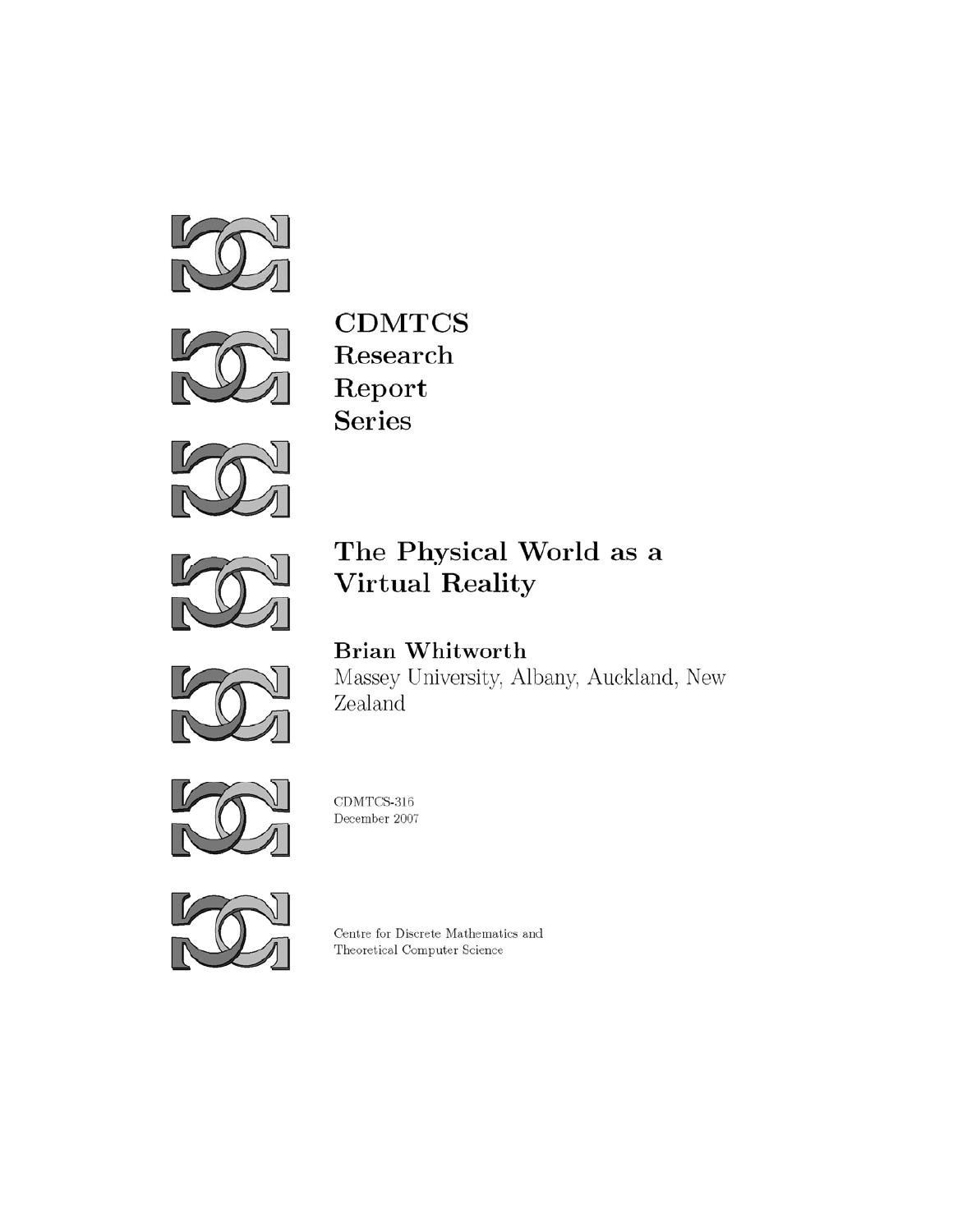# The Physical World as a Virtual Reality

Brian Whitworth Massey University, Albany, Auckland, New Zealand E-mail: bwhitworth@acm.org

*Not only is the universe stranger than we imagine, it is stranger than we can imagine* 

Sir Arthur Eddington

#### **Abstract**

*This paper explores the idea that the universe is a virtual reality created by information processing, and relates this strange idea to the findings of modern physics about the physical*  world. The virtual reality concept is familiar to us from online worlds, but our world as a virtual *reality is usually a subject for science fiction rather than science. Yet logically the world could be an information simulation running on a multi-dimensional space-time screen. Indeed, if the essence of the universe is information, matter, charge, energy and movement could be aspects of information, and the many conservation laws could be a single law of information conservation. If the universe were a virtual reality, its creation at the big bang would no longer be paradoxical, as every virtual system must be booted up. It is suggested that whether the world is an objective reality or a virtual reality is a matter for science to resolve. Modern information science can suggest how core physical properties like space, time, light, matter and movement could derive from information processing. Such an approach could reconcile relativity and quantum theories,*  with the former being how information processing creates space-time, and the latter how it *creates energy and matter.* 

**Key words**: Digital physics, virtual reality, information theory

Modern online games show that information processing can create virtual "worlds", with their own time, space, entities and objects, e.g. "The Sims". However that *our* physical world is a virtual reality (VR) is normally considered a topic of science fiction, religion or philosophy, not a theory of physics. Yet the reader is asked to keep an open mind, as one should at least consider a theory before rejecting it. This paper asks if a world that behaves just like the world we live in could arise from a VR simulation. It first defines what VR theory entails, asks if it is logically possible, then considers if it explains known facts better than other theories.

# **Strange Physics**

While virtual reality theory seems strange, so do other current theories of physics, e.g. the manyworlds view of quantum physics proposes that each quantum choice divides the universe into parallel universes [1], so everything that can happen does in fact happen somewhere, in an inconceivable "multi-verse' of parallel universes. This is a minority view but surprisingly popular. Even relatively main-stream physics theories are quite strange. Guth's inflationary model suggests that our universe is just one of many "bubble universes" produced by the big bang [2]. String theory suggests the physical world could have 9 spatial dimensions, with six of them "curled up" from our perspective. M-theory suggests our universe lies on a three dimensional "brane" that floats in time along a fifth dimension we cannot register [3, p177-180]. The cyclicekpyrotic model postulates that we exist in one of two 3D worlds that collide and retreat in an eternal cycle along a hidden extra connecting dimension [4]. Equally strange are the results of modern physics experiments, where time dilates, space curves, entities teleport and objects exist in many places at once, e.g. at the cosmic level: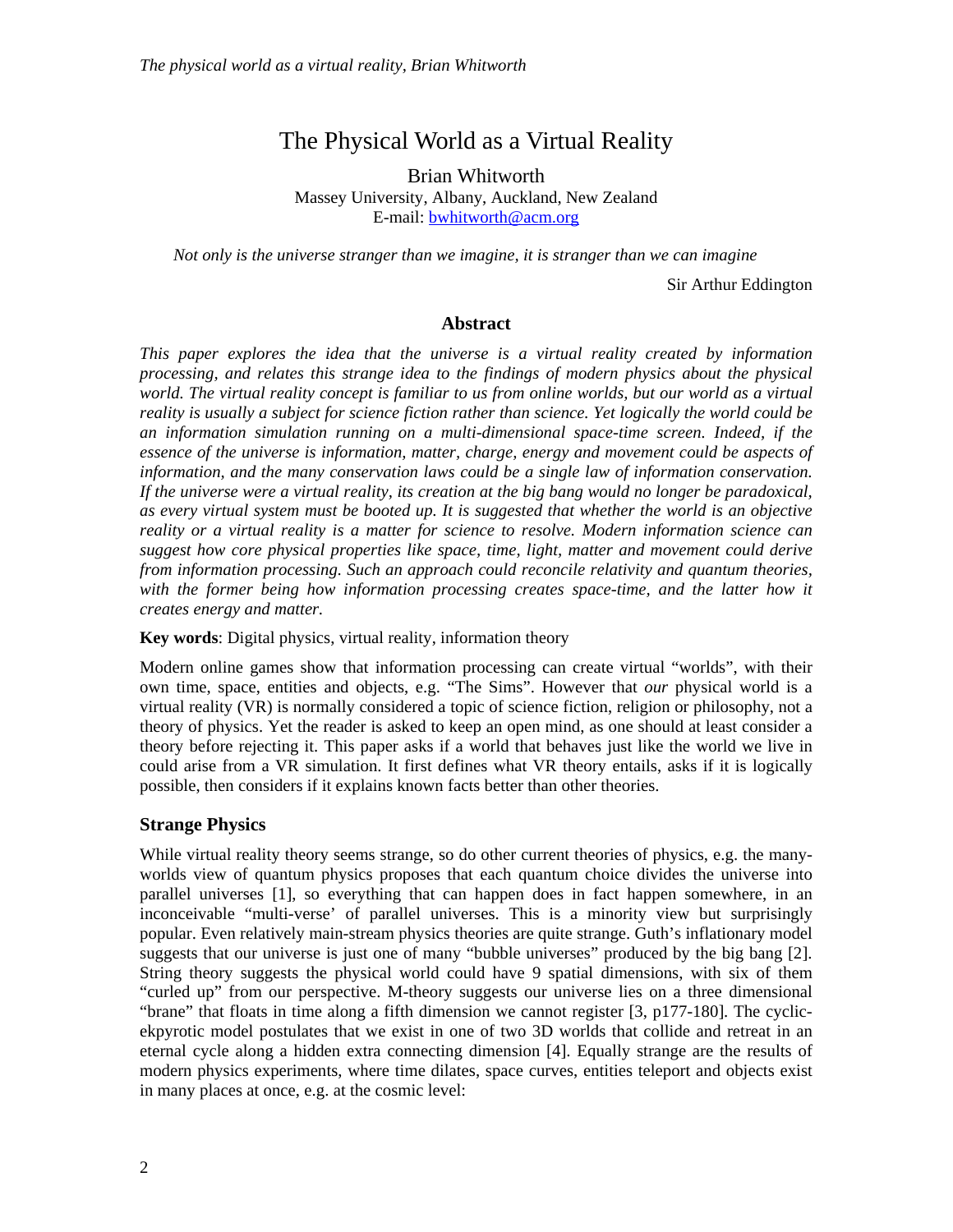- 1. *Gravity slows time*: An atomic clock on a tall building "ticks" faster than one on the ground.
- 2. *Gravity curves space:* Rays of light traveling around the sun are bent by curved space.
- 3. *Speed slows time.* An atomic clock on a flying plane goes slower than one on the ground.
- 4. *Speed increases mass.* As objects move faster, their mass increases.
- 5. *The speed of light is absolute.* Light shone from a torch on a spaceship moving at 9/10ths of the speed of light leaves the spaceship at the speed of light.

The above statements don't fit our normal reality concepts, yet they have been experimentally verified, e.g. in 1962 one of two synchronized atomic clocks was flown in an airplane for several days while the other stayed stationary on the ground. The result was, as Einstein predicted, less time passed for the clock on the plane. In relativity theory a young astronaut could leave his twin on Earth and return after a year's high speed travel in space to attend his twin brother's  $80<sup>th</sup>$ birthday. This is not considered a theoretical possibility, but as something that could actually happen. The quantum level of physics introduces even more strangeness:

- 1. *Teleportation.* Quantum particles can "tunnel", suddenly appearing beyond a barrier they cannot cross, like a coin in a sealed glass bottle suddenly appearing outside it.
- *2. Faster than light interaction.* If two quantum particles are "entangled", what happens to one *instantly* affects the other, even if they are light years apart.
- *3. Creation from nothing.* Given enough energy, matter can suddenly appear from an "empty" space (where there was no matter before).
- *4. Multiple existence.* Light passing through two slits creates a wave interference pattern. The interference continues if photons are shot through the slits *one at a time*, and *regardless of the time delay*. A quantum entity, it seems, can interfere with itself.
- *5. Physical effects without causality.* Quantum events like gamma radiation occur randomly, and no physical cause for them has ever been identified.

It is the strange findings of physics experiments that are driving the strange theories of physics.

# **Strange theories**

Modern physics began when Maxwell presented his wave equations in 1900 and Einstein suggested special relativity in 1905 and general relativity in 1915. Despite considerable scientific skepticism, these theories met every experimental and logical test their critics could devise. Their predictive success surprised even their advocates, e.g. in 1933 Fermi's formulas pre-discovered the neutrino (a particle with no significant mass or charge) well before nuclear experiments verified it in 1953. Dirac's equations similarly predicted anti-matter before it too was later confirmed. These and other stunning successes have made the theories of quantum mechanics and relativity *the crown jewels of modern physics.* They have quite simply never been shown wrong. Yet, a century later, *they still just don't make sense*. As Kenneth Ford says of quantum theory:

*"Its just that the theory lacks a rationale. "How come the quantum" John Wheeler likes to ask. "If your head doesn't swim when you think about the quantum," Niels Bohr reportedly said, "you haven't understood it." And Richard Feynman … who understood quantum mechanics as deeply as anyone, wrote: "My physics students don't understand it either. That is because I don't understand it.""* [5, p98]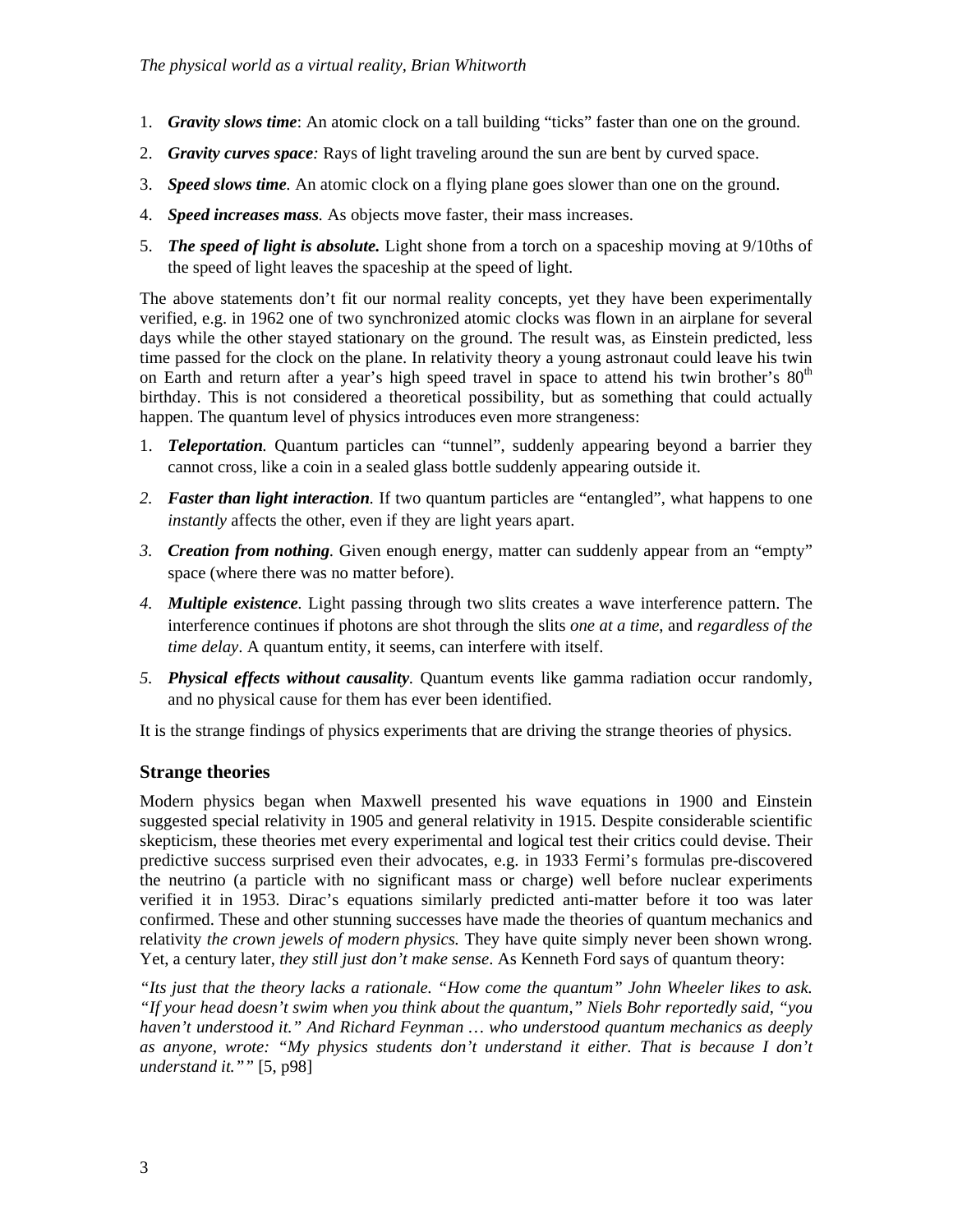Similar statements could be made of relativity theory's claims that time and space are malleable. For perhaps the first time in the history of any science, the scholars of physics simply don't personally believe what the reigning theories of their discipline are saying. They accept them as mathematical statements that give correct answers, but not as literal world reality descriptions. This is, to say the least, an unusual state of affairs. The problem is not lack of use, as these theories permeate modern physics applications, from micro-computers to space exploration. By some estimates 40% of US productivity derives from technologies based on quantum theory, including cell phones, transistors, lasers, CD players and computers. Yet physicists use quantum theory because it works not because it makes sense:

"… *physicists who work with the theory every day don't really know quite what to make of it. They fill blackboards with quantum calculations and acknowledge that it is probably the most powerful, accurate, and predictive scientific theory ever developed. But … the very suggestion that it may be literally true as a description of nature is still greeted with cynicism, incomprehension, and even anger*." [6]

The need is not for more proofs or applications but for more understanding. Physicists know the mathematics, but cannot connect it to their practical knowledge of the world, i.e. the theories are useful but not meaningful. Physics has theories that work but which make no sense, e.g. Feynman observed that an electron traveling from A to B acts like it simultaneously traverses all possible intervening paths. His "sum over histories" theory gives the mathematics to do this calculation, and it predicts quantum outcomes well. Yet while most scientific theories increase understanding, this theory seems to take understanding away. How can *one* electron simultaneously travel *all* possible paths between two points? Is the theory just a mathematical device, not a reality description?

It is ironic that relativity theory and quantum theory not only contradict much of what we know (or think we know) of the world, they also contradict each other. Each has its domain - relativity describes macro space-time events, and quantum theory describes micro sub-atomic events. Each theory works perfectly within its own domain, but combining them creates contradictions, e.g. relativity demands that nothing can travel faster than light, but in quantum entangled particles can affect each other instantly from anywhere in the universe, which Einstein called "spooky action at a distance". As Greene notes:

"*The problem … is that when the equations of general relativity commingle with those of quantum mechanics, the result is disastrous*." [7, p15]

A symptom of the semantic failure of modern theoretical physics is that even after a century of successful use and testing, even simple versions of its main theories are not yet taught in high schools, perhaps as it is difficult to teach what one doesn't believe. Physics has contained the problem by putting a mathematical "fence" around it, perhaps as a sort of quarantine:

"… *we have locked up quantum physics in "black boxes", which we can handle and operate without knowing what is going on inside*. [8] (Preface, p x).

Relativity and quantum theory today have become like magic wands, which physicists manipulate to predict the universe, but why or how the mathematical "spells" work is unknown. Some argue that pragmatically it doesn't matter - if the mathematics works what else is needed? Yet others think that since these formulae describe the essence of physical reality, an explanation is due: "*Many physicists believe that some reason for quantum mechanics awaits discovery."* [5, p98]

One cannot relegate quantum and relativity effects to the "odd" corner of physics, as in many ways these theories *are* modern physics. Quantum theory rules the atomic world, from which the visible world we see emerges. Special and general relativity rule the cosmic world of vast space, which surrounds and contains our world. Between these two poles, everything we see and know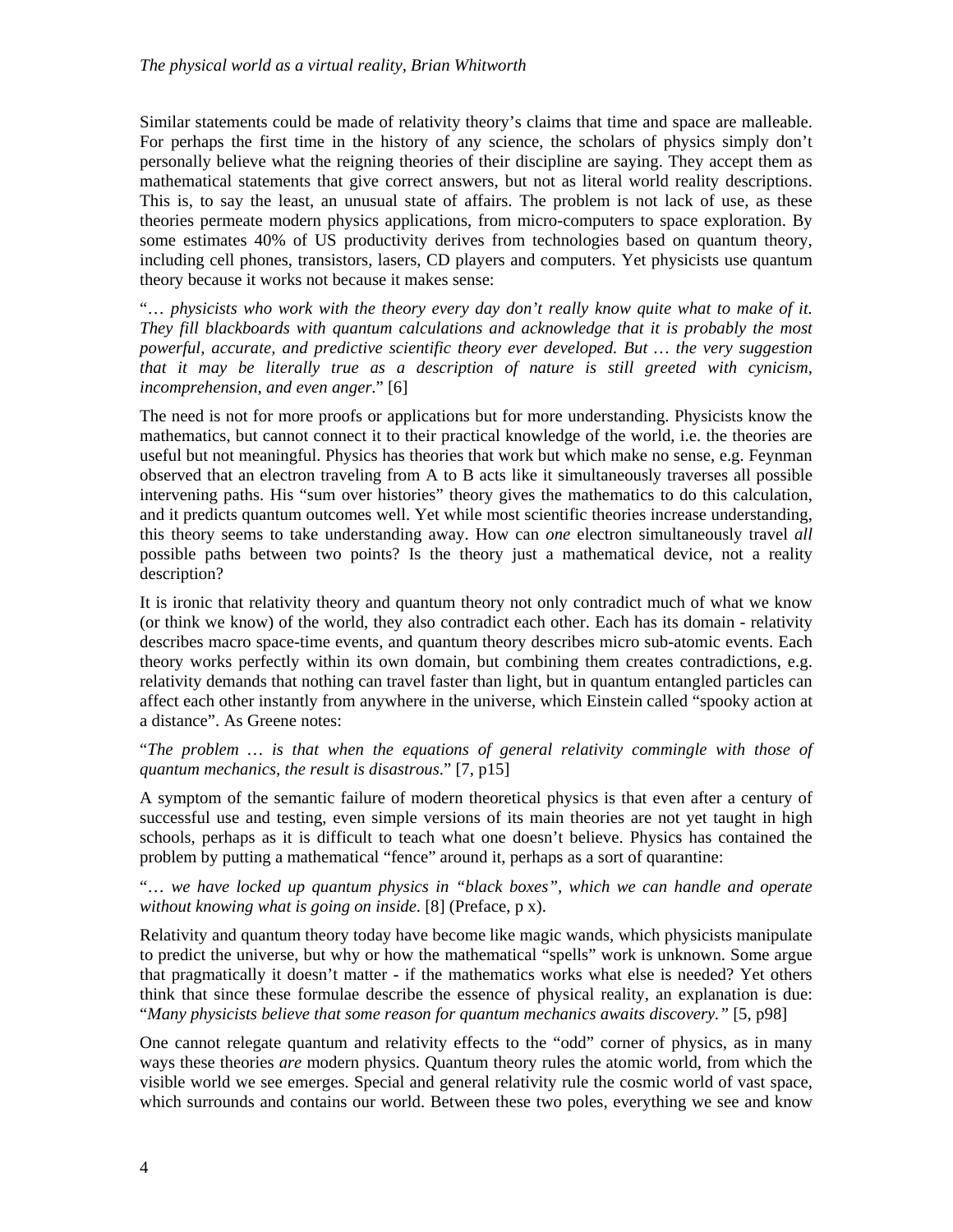about the physical world is encompassed. It is unacceptable that these theories, however mathematically precise, continue to remain opaque to human understanding. Yet modern physics increasingly describes a physical world in which information is central. Virtual reality theory arises from the Sherlock Holmes dictum: "…*when you have excluded the impossible, whatever remains, however improbable, must be the truth*". Let us now postulate the unthinkable: that the "real" world is a virtual reality.

# **The virtual reality axiom**

While never commonly held, the idea that the world is a virtual reality has a long pedigree. Over two thousand years ago Pythagoras thought numbers were the non-material essence from which the physical world was created. Buddhism says the world is an illusion, and Hinduism considers it God's "play" or Lila, while Plato's cave analogy suggested the world we see is like shadows on a cave wall, and reflects rather than is reality. Plato also felt that "God geometrizes", and Gauss believed that "God computes" (Svozil, 2005), both arguing that the divine mind appears as nature's mathematical laws. Blake's illustration "The Ancient of Days" shows Urizen wielding a compass upon the world. Zuse first expressed the concept in modern scientific terms, suggesting that space calculates [9], and since then other scientists have also considered the idea [10-16].

A *virtual reality* is here considered to be a reality created by information processing, and so by definition it cannot exist independently in and of itself, as it depends upon processing to exist. If the processing stops then the virtual reality must also cease to exist. In contrast an *objective reality* simply *is*, and does not need anything else to sustain it. This suggests two hypotheses about our reality:

- 1. *The objective reality (OR) hypothesis: That our physical reality is an objective reality that exists in and of itself, and being self-contained needs nothing outside of itself to explain it.*
- 2. *The virtual reality (VR) hypothesis*: *That our physical reality is a virtual reality that depends upon information processing to exist, which processing must occur outside of itself.*

Whatever one's personal opinion, these views clearly contradict. If the world exists as an objective reality it cannot be virtual, and if it exists as a virtual reality then it cannot be objective. That the world is an objective reality and that it is a virtual one are mutually exclusive. Each hypothesis has implications, e.g. objective reality suggests the universe as a whole is permanent, as it has nowhere to come from or go to. It implies the sort of *physical realism* statements that quantum theory contradicts*,* for example [17]:

- 1. *Object locality*: That objects exist in a locality that limits their event interactions.
- 2. *Object reality*: That objects have inherent properties that their existence carries forward from one moment to the next, and these determine their behavior independent of any measurement.

To illustrate the depth of the contrast, consider the primary axiom of Lee Smolin's recent book:

#### "*There is nothing outside the universe*" [18 p17].

The edifice of science itself is often assumed to rest upon this apparently self-evident statement, yet it is precisely this statement that VR theory contradicts. Indeed the prime axiom of virtual reality theory can be obtained by reversing Smolin's axiom, namely:

#### *There is nothing in our universe that exists of or by itself.*

This axiom arises because a VR processor cannot itself logically exist within the virtual reality its processing creates. A processor cannot create itself because the virtual world creation could not start if a processor did not initially exist outside it. Hence any VR world, by definition, *must* have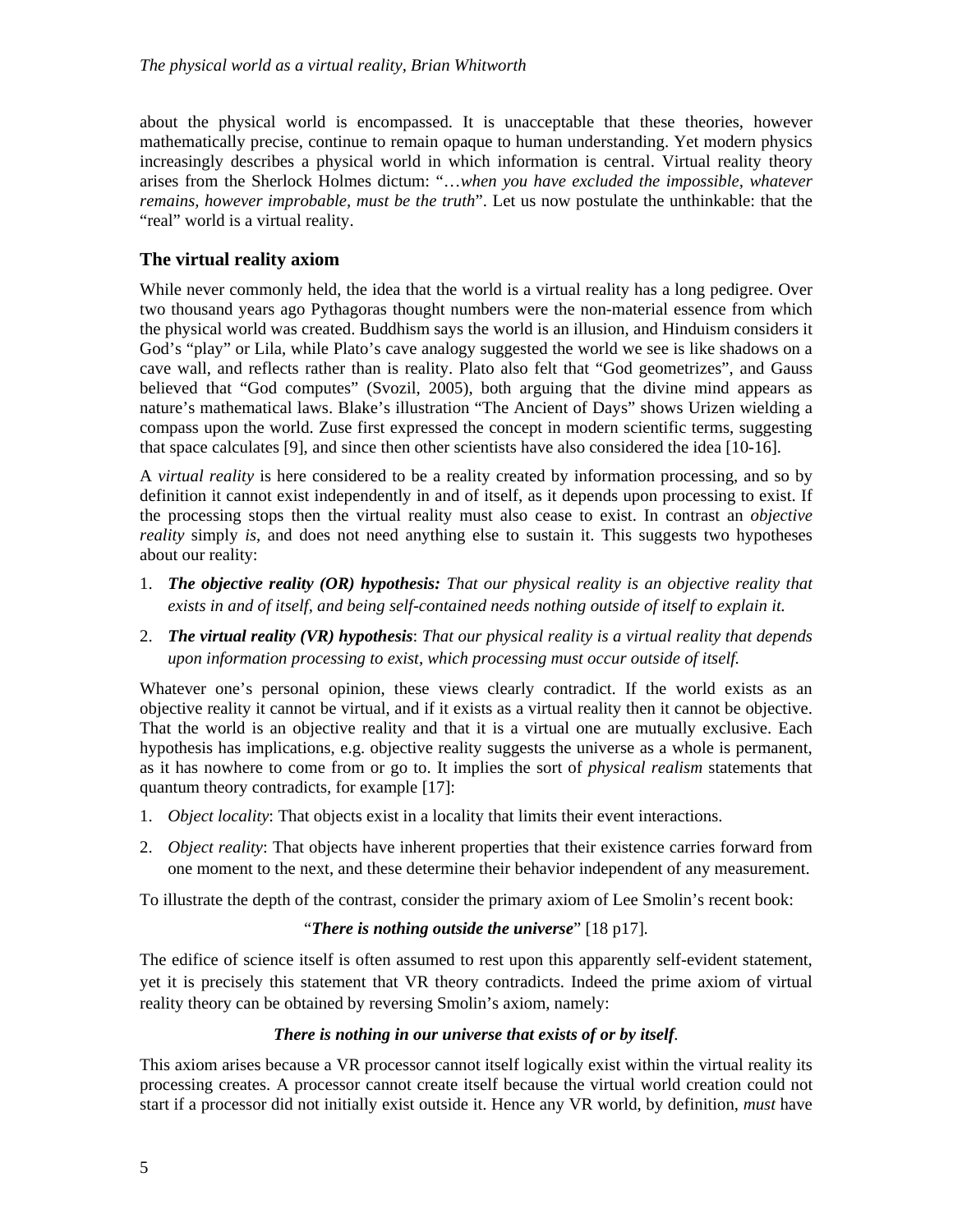existence dimensions outside itself. Many physics theories, like string theory, already suggest that our world has additional dimensions, yet these are for some reason still assumed to be in the world, but just "curled up" to be invisible to us. In contrast VR theory's additional dimension(s) must be outside the VR world. Yet what is the difference between an unknowable dimension that is "in the world" and one that is "outside the world"? Since both are untestable science favors neither view. To postulate the world is virtual does not contradict science, but rather engages its spirit of questioning. Science is a method of asking questions, not a set of reality assumptions [19]. Scientists are entitled to ask if what could be actually is so. The only constraint is that the question be decided by feedback gathered from the world by an accepted research method. Science does not require an objective world, only information to test theories against, which a VR can easily provide. Not only can science accommodate the virtual world concept, a virtual world could also sustain science.

# **Can a virtual reality be real?**

Doesn't common sense deny that the world which appears so real to us is a virtual reality? Philosophers like Plato have long recognized that the reality of reality is not provable [20]. Bishop Berkeley's solipsism argued that a tree falling in a wood will make no sound if no-one is there to hear it. Dr Johnson is said to have reacted to that idea the world is created by the mind by stubbing his toe on a stone and saying "I disprove it thus". However VR theory does not claim that the world is unreal to its inhabitants, only that it is not objectively real.

To clarify the difference, suppose information processing in one world creates a second virtual world. To an observer in the first world, events within the virtual world are "unreal", but to an observer within the virtual world, virtual events are as real as it gets. If a virtual gun wounds a virtual man, to that virtual man the pain is "real". That a world is calculated does not mean it has no "reality", merely that its reality is local to itself. Even in a virtual reality, stubbed toes will still hurt and falling trees will still make sounds when no-one is around. Reality is relative to the observer, so by analogy, a table is "solid" because our hands are made of the same atoms as the table. To a neutrino, the table is just a ghostly insubstantiality through which it flies, as is the entire earth. Things constituted the same way are substantial to each other, so likewise what is "real" depends upon the world it is measured from. To say a world is a virtual doesn't imply it is unreal to its inhabitants, only that its reality is "local" to that world, i.e. not an objective reality.

The science-fiction movie The Matrix illustrated how a calculated reality could appear real to its inhabitants (as long as they remained within it). This was possible because people in the matrix only knew their world from the information they received, which is exactly how we know ours. Yet this movie does not illustrate VR theory, as its matrix was created by machines in a physical world, and matrix inhabitants could escape to this "real" world, i.e. the physical world was still presumed to be the "end of the line" for "realness". In contrast VR theory does not assume this. It merely argues that our reality is a local reality, i.e. dependent upon processing outside itself. Yet the Matrix movie did correctly show that a virtual world need not be obviously so:

"*But maybe we are all linked in to a giant computer simulation that sends a signal of pain when we send a motor signal to swing an imaginary foot at an imaginary stone. Maybe we are characters in a computer game played by aliens."* [6, p131]

However Hawking's next sentence was "*Joking apart, …*" Though logically our world *could* be virtual, for some reason to imagine that it *is* can only be presented as a joke involving aliens.

# **Approaching virtual reality**

Current physics seems to approach VR theory in three ways: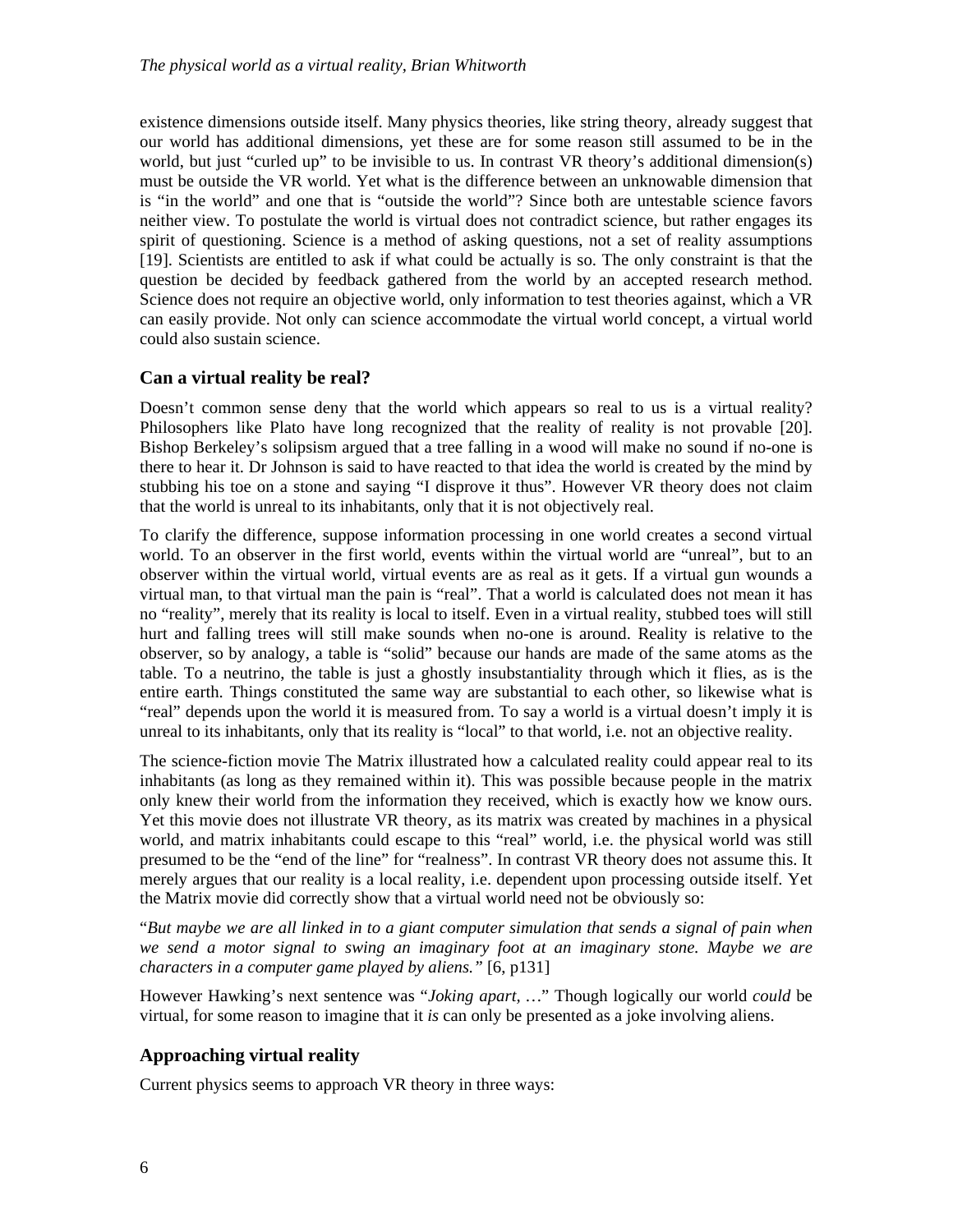- 1. **Calculable Universe Hypothesis**: That our physical reality can be simulated by information processing that is calculable (halting).
- 2. **Calculating Universe Hypothesis**: That our physical reality uses information processing in its operation to some degree.
- 3. **Calculated Universe Hypothesis:** That our physical reality is created by information processing based outside the physical world we register.

*The calculable universe hypothesis* states that physical reality **can be simulated by information processing** [14]. Calculable here does not mean deterministic, as processing can be probabilistic, nor does it mean mathematically definable, as not all definable mathematics is calculable, e.g. an infinite series. Many scientists accept that the universe is calculable in theory, as the Church-Turing thesis states that for any specifiable output there is a finite program capable of simulating it. If our universe is lawfully specifiable, even probabilistically, then in theory a program could simulate it (though this universal program might be bigger than the universe itself). This hypothesis does not say the universe *is* a computer, but that it could be simulated by one, i.e. it does not contradict objective reality.

*The calculating universe hypothesis* states that the universe **uses information processing** algorithms to create reality, e.g. quantum mechanical formulae. Supporters of this view are a minority, but include mainstream physicists like John Wheeler, whose phrase "*It from Bit*" suggests that objects ("it") somehow derive from information ("bit"). Now information processing does not just *model* the universe, it *explains* it [21]. While a computer simulation *compares* its output to the physical world, in a computer explanation the information processing *creates* reality, i.e. the latter is a theory about how the world actually works. Now the world is not just *like* a computer, it *is* a computer.

*The calculated universe hypothesis* goes a step further, stating that physical reality **is created by** external information processing, which equates to the VR hypothesis presented earlier. Now the physical "real" world is the computer *output* rather the computer *process.* Supporters of this "strong" virtual reality theory are few [10], with none in the physics mainstream.

A common criticism of the calculated hypothesis is that we *"…have no means of understanding the hardware upon which that software is running. So we have no way of understanding the real physics of reality.*" [22]. The argument is that virtuality implies an unfalsifiable reality, and so is unscientific and should be dismissed. However this misrepresents VR theory, which postulates no other dimensional "hardware". It is a theory about *this world,* not some other unknowable world, and its hypothetical contrast is that *this world* is an objective physical reality. Unprovable speculations about other virtual universes [23], or that the universe could be "saved" and "restored" [11], or that our virtual reality could be created by another VR [24], fall outside the scope of VR theory as proposed here. Further, the theory that the world is an objective reality is just as unprovable as the theory that it is a virtual reality. It is inconsistent to dismiss a new theory because it is unprovable when the accepted theory is in exactly the same boat.

The above three hypotheses cumulate, as each requires the previous to be true. If the universe is not calculable it cannot use calculating in its operations, and if it cannot operate by calculating it cannot be a calculated reality. Hence VR theory is falsifiable as one could disprove it by showing some incomputable physics. If reality does something that information processing cannot, then the world cannot be virtual, which supports the objective reality hypothesis. Yet while there are many incomputable algorithms in mathematics, all known physics seems to be computable.

The above three hypotheses also constitute a slippery slope, as if one accepts that physical reality is *calculable* then perhaps it is also *calculating*, and if it is calculating, then perhaps it is also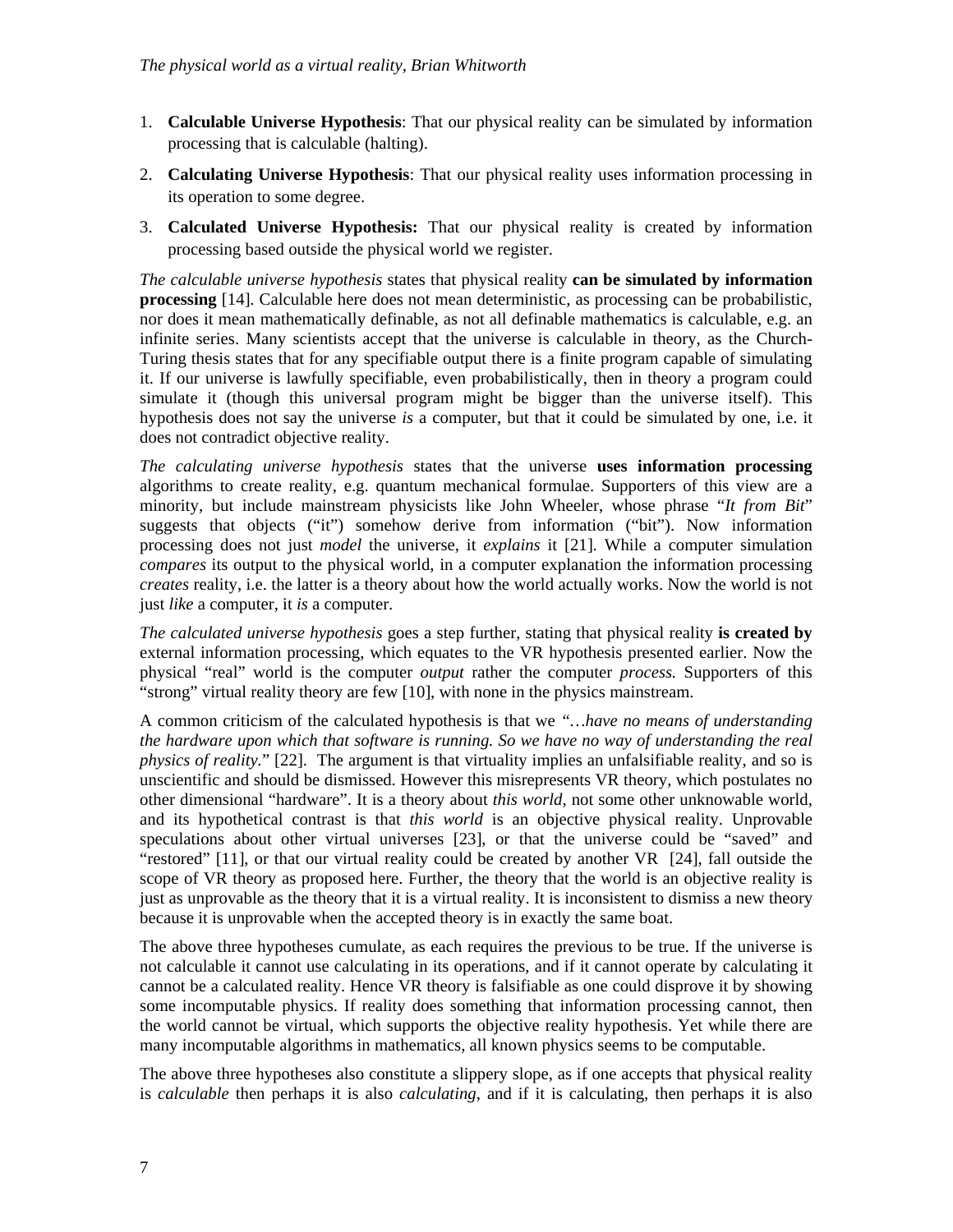*calculated*, i.e. virtual. On the surface the calculating universe hypothesis seems to give the best of both worlds, combining an objective universe and information processing, e.g. Deutsch says:

"*The universe is not a program running somewhere else. It is a universal computer, and there is nothing outside it.*" [25]

Yet if the physical world is a universal computer with nothing outside it, *what is its output*? What is the "output" for example of the solar system? While the brain may input and output information like a computer, most of the world does not [21]. Or if the physical world is the computing output, what is doing the processing? That the universe computes the universe creates a recursive paradox [26]. For physical processing, occurring in the physical world, to create that same physical world is an entity creating itself, which is illogical. A universe can no more output itself than a computer can output itself. The physical universe cannot be both a universal computer and its output. If the physical world is produced by information processing, as the computations of modern physics imply, that processing cannot occur in the physical world, i.e. it must occur elsewhere. Under examination, the calculating universe hypothesis collapses to the calculated universe hypothesis, i.e. to VR theory, giving only two viable theoretical alternatives – objective reality and virtual reality.

# **Virtual reality requirements**

If one were to create a VR that behaves like our world, what would be the requirements? To proceed, one must assume *information processing constancy: that information processing operates the same way in all worlds,* e.g. information processing in our world involves discrete input/output, calculable algorithmic processes, and finite memory and processing, and so it is assumed that virtual reality processing works the same way. Other requirements include:

- **1.** *Finite processing allocations*. *That the processing that creates a VR that behaves like our world allocates it's processing in finite amounts*. Apart from the fact that we have no concept of what "infinite" processing means, finite processing allocation suggests that every quanta of matter, time, energy and space has a finite information capacity: *"…recent observations favor cosmological models in which there are fundamental upper bounds on both the information content and information processing rate*." [27 ,p13] While the processing power needed to run a universe is enormous it is not inconceivable, e.g. Bostrom argues that all human history would require less than  $10^{36}$  calculations to simulate, and a planet sized computer could provide  $10^{42}$  operations per second [24].
- 2. *Autonomy. Once started, a VR that behaves like our world must run itself without further information input.* Most human computer simulations require regular data input to run. In a virtual world that behaves like ours, such external data input would constitute a "miracle", and in our world miracles are at best rare. This VR simulation must run itself without miracles, i.e. without ongoing data input.
- 3. *Consistent self-registration. A VR that behaves like our world must "register" itself consistently to internal "observers".* Most human computer simulations output data to an outside viewer, but we see our world from within. We register "reality" when light from the world interacts with our eyes, also in the same world. For a virtual reality to "register itself" as we do, internal interactions must be consistent with respect to each local "observer".
- 4. *Calculability*. *A VR that behaves like our world must at all times be calculable*. A finite processing source must ensure that no calculations tend to infinity, e.g. the processing demands of some many body calculations explode to incalculability. Calculability requires a simulation that is guaranteed to avoid such infinities.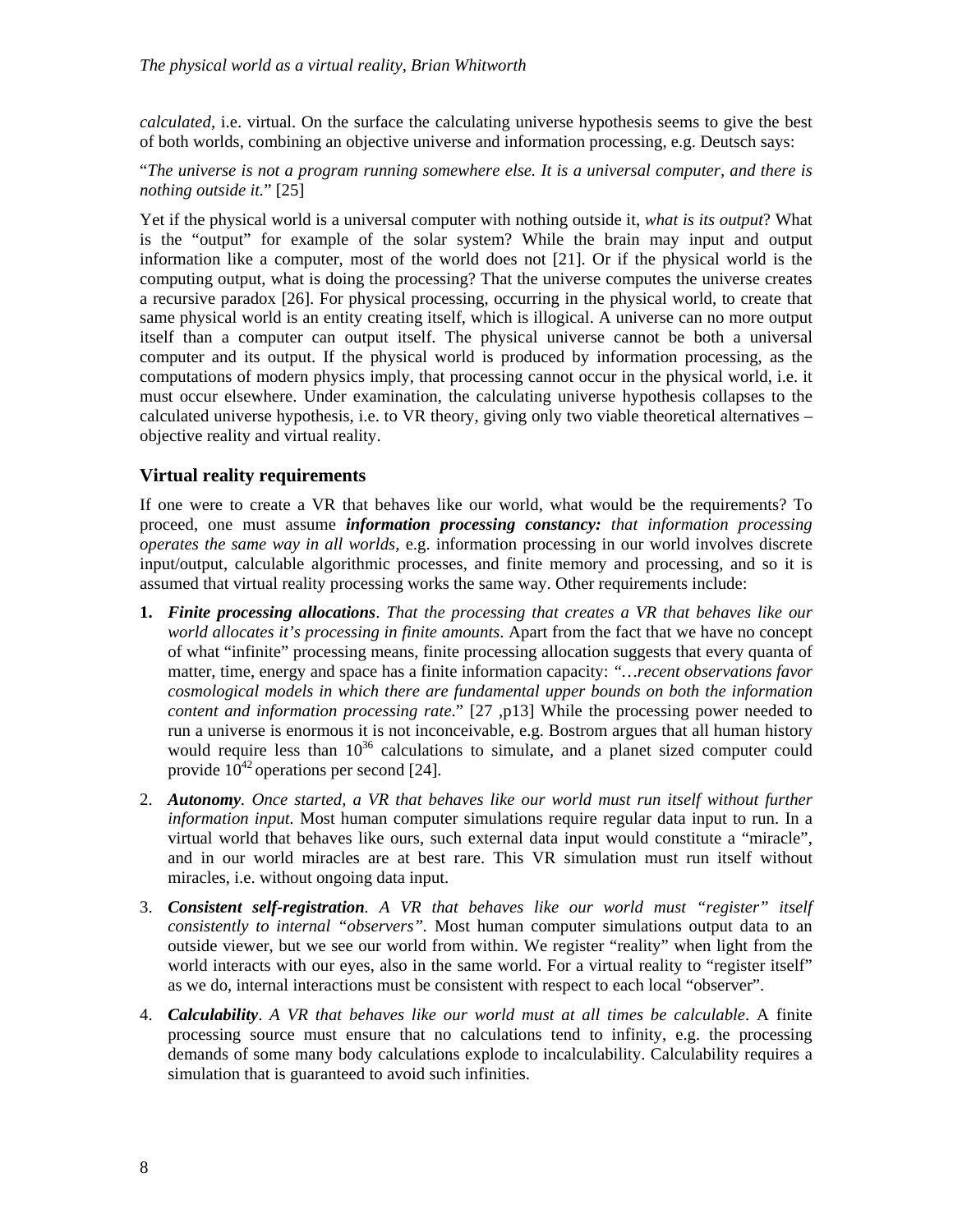These major requirements constrain any VR model of our world. A prima facie case is now presented that such a model could help explain some of the strange results of modern physics.

#### **A prima facie case that the physical world is a virtual reality**

One of the mysteries of our world is how every photon of light, every electron and quark, and indeed every point of space itself, seems to just "know" what to do at each moment. The mystery is that these tiniest parts of the universe have no mechanisms or structures by which to make such decisions. Yet if the world is a virtual reality, this problem disappears. Other examples of how a VR approach could illuminate current physics issues include:

- *1. Virtual reality creation.* A virtual reality usually arises from "nothing", which matches how the big bang theory proposes our universe did arise (see next section).
- 2. *Maximum processing rate.* The maximum speed a pixel in a virtual reality game can cross a screen is limited by the processing capacity of the computer running it. In general, a virtual world's maximum event rate is fixed by the allocated processing capacity. In our world, the fixed maximum that comes to mind is the speed of light. That there is an absolute maximum speed could reflect a maximum information processing rate (see next section).
- 3. *Digital processing.* If a world is virtual, everything in it must be digitized, and so discrete at the lowest level. Plank's discovery that light is quantized (as photons) could then generalize not only to charge, spin and matter, but also to space-time. Discrete space-time avoids the mathematical infinities of continuous space-time, as loop quantum gravity theory argues [18].
- 4. *Non-local effects.* The processing that creates a virtual world is not limited by the space of that world, e.g. a CPU drawing a screen is no "further" from any one part of the screen than any other. All screen points are equidistant with respect to the CPU, so VR processor effects can ignore screen distance, i.e. be non-local. If our universe is a three-dimensional "screen" it's processing is "equidistant" to all points in the universe, so the non-local collapse of the quantum wave function could be such an effect.
- 5. *Processing load effects*. On a distributed network, nodes with a high local workload will slow down, e.g. if a local server has many demands a video download may play slower than usual. Likewise a high matter concentration may constitute a high processing demand, so a massive body could slow down the information processing of space-time, causing space to "curve" and time to slow. Likewise, if faster movement requires more processing, speeds near light speed could affect space/time, causing time to "dilate" and space to extend. Relativity effects could then arise from local processing overloads.
- 6. *Information conservation.* If a system inputs no new information after it starts, it must also not lose the information it has or it will "run down". Our universe has not run down after an inconceivable number of microscopic interactions over 14+ billion years, so if it is made of information it must conserve it. If matter, energy, charge, momentum and spin are all information, all the conservation laws could reduce to one. Einstein's transformation of matter into energy  $(e=mc^2)$  would then be simply information going from one form to another. The only conservation law VR theory requires is that of information conservation.
- 7. *Algorithmic simplicity*. If the world arises from finite information processing, it is necessary to keep frequent calculations simple. Indeed the core mathematical laws that describe our world are surprisingly simple: "*The enormous usefulness of mathematics in the natural sciences is something bordering on the mysterious and there is no rational explanation for it*." [28] In VR theory physical laws are simple because they must actually be calculated.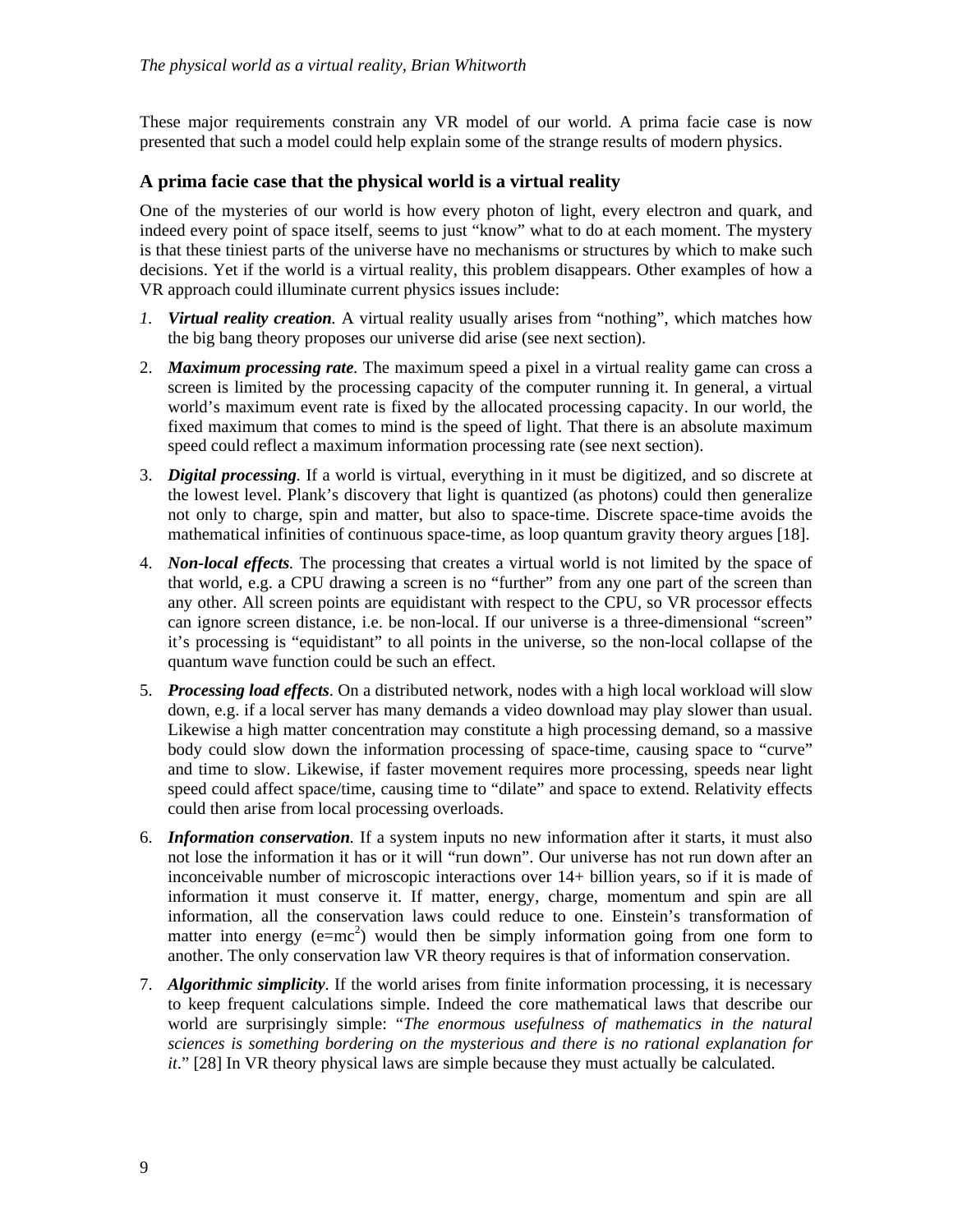- 8. *Choice creation*. Information arises from a choice between options [29]. A mechanical or predictable choice is not really a choice in this sense. Einstein never accepted that quantum events were truly random, i.e. no prior world events could predict them. That a radioactive atom decays by pure chance, whenever "it decides" was to him unacceptable, as it was a physical event not predicted by another physical event. He argued that one day quantum random effects would be predicted by as yet unknown "hidden properties". Yet if the source of quantum randomness is the VR processor, which is outside the physical world, this predicts that no hidden variables will ever be found.
- 9. *Complementary uncertainty*. In Newtonian mechanics one can know both the position and momentum of objects, but for quantum objects Heisenberg's uncertainty principle means one cannot know both at once. Knowing one property with 100% certainty makes the other entirely uncertain. This is not measurement "noise", but a property of reality, e.g. measuring particle position displaces its momentum information, and vice-versa. In a similar way virtual reality "screens" are typically only calculated when they are viewed, i.e. when an interaction occurs [12]. If complementary object properties use the same memory location, the object can *appear* as having either position *or* momentum, but not both at once.
- 10. *Digital equivalence*. Every digital symbol calculated by the same program is identical to every other, e.g. every "a" on this page identical to every other one because all arise from the same computer code. In computing terms, objects can be "instances" of a general class. Likewise every photon in the universe is exactly identical to every other photon, as is every electron, quark, etc. While the objects we see have individual properties, quantum objects like photons seem all pressed from identical moulds. VR theory suggests that this is so because each is created by the same digital calculation.
- 11. *Digital transitions*. When one views a digital animation it looks continuous, but in fact it is a series of state transitions, e.g. a movie is a series of still frames run together fast enough to look like a continuous event. Yet if the projector is slowed down, one sees a series of still pictures. Quantum mechanics describes quantum interactions in similar terms, as state transitions. These transitions could explain quantum tunneling, where an electron at A suddenly appears at C without moving through the intervening area B which is impenetrable to it. While this is strange for an objective reality, in VR theory all object movement would be expected to be by state transitions.

Individually none of the above short points is convincing, but taken together they constitute what a court might call circumstantial evidence, favoring virtual reality against objective reality. When coincidences mount up, they present a plausibility argument if not a proof. More powerful evidence is provided by cases which a VR theory explains easily but which OR approaches have great difficulty with. Two such cases are now given in more detail.

# **Where did the universe come from?**

The traditional view of our universe was that as an objective reality it "just is", and so has always existed. While its parts may transform, its total is in a "steady state" that always was and always will be. The alternative view is that the universe did not always exist, but arose at some specific point, which also created space and time. During the last century these two theories have battled it out for supremacy on the stage of science. Steady-state theory proponents included respected physicists, who thought that the idea that the entire universe expanded from a single point was highly unlikely to be true. However Hubble's finding that all the stars around us are red-shifted suggested that the entire universe is indeed expanding at the speed of light. Now an expanding universe has to expand from somewhere, so scientists could run the expansion backwards to a source, a "big bang" that began our universe about 15 billion years ago. The discovery of cosmic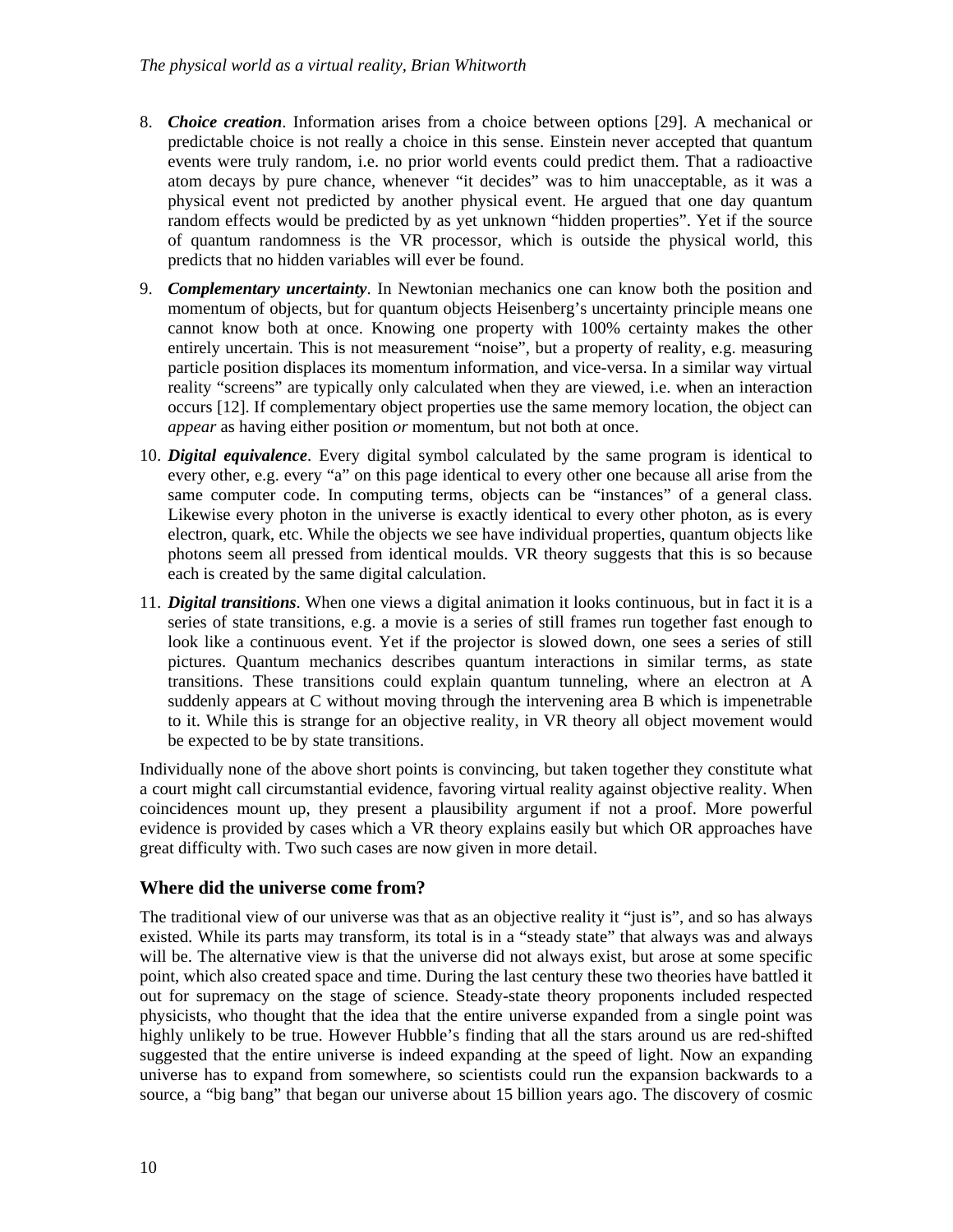background radiation, left over from the big bang, has largely confirmed the theory today in the minds of most physicists.

Big bang theory sidesteps questions like: "What existed before the big bang?" by answering: "There was no time or space before the big bang", but if time and space suddenly "appeared" for no apparent reason at the big bang, could they not equally suddenly disappear tomorrow? Big bang theory implies a dependent universe, so what is it dependent upon is a valid question even without time and space. If nothing in our universe is created from nothing, how can an entire universe come from nothing? That our universe arose from nothing is not just incredible, it is inconceivable. One can state the problems simply:

- 1. What caused the big bang?
- 2. What caused space to start?
- 3. What caused time to start?
- 4. How can a big bang arise when there is no time or space?
- 5. How can space be caused if there is no "there" for a cause to exist within?
- 6. How can time be started if there is no time flow for the starting to occur within?

The big bang contradicts any theory that assumes the universe is objectively real and complete in itself. How can an objective reality, existing in and of itself, be created out of nothing? The failure of the steady state theory of the universe removes a cornerstone of support for the objective reality hypothesis. In contrast virtual reality theory fits well with a big bang. No virtual reality can have existed forever, since it needs a processor to start it up. All virtual realities "start up" at a specific moment of time, typically with a sudden influx of information. Every time one starts a computer game or boots up a computer, such a "big bang" occurs. From the perspective of the virtual world itself, its creation is always from "nothing", as before the virtual world startup there was indeed no time or space *as defined by that world*. There was nothing relative to that world because the world itself did not exist. It is a hallmark of virtual realities that they must come into existence at a specific event in their space and time, which also initiates their spacetime fabric. Note that in a virtual world there is no logical reason why all initiating information cannot initially "point" to a single arbitrary location, i.e. no reason why an entire universe cannot exist at a single point. In VR theory the big bang was simply when our universe was "booted up".

The big bang is an accepted aspect of modern physics that VR theory accommodates but OR theory does not. It illustrates that VR/OR arguments can be resolved by appeal to experimental data *from this world*. Just as the steady state versus big bang theories were resolved by research, so can the more general virtual vs. objective theoretical contrast be resolved. To decide if the world is objective or virtual we simply need to consider what data from the world is telling us.

#### **Why does our universe have a maximum speed?**

The author's interest in this subject began with a simple question: *"Why does our universe have a maximum speed?"* Einstein deduced that nothing travels faster than light from the way the world works, but this did not explain why the world had to be that way. Why cannot an object's speed simply keep increasing? Why must there be a maximum speed at all? If light is like a classical wave, its speed should depend upon the elasticity and inertia of the medium it travels through. If light travels through the medium of empty space, its speed should depend upon the elasticity and inertia of space. However how can empty space have properties? Once space was considered a luminiferous "ether", through which objects move as a fish swims through water. However such a space would give a fixed frame of reference to movement, and in 1887 Michelson and Morley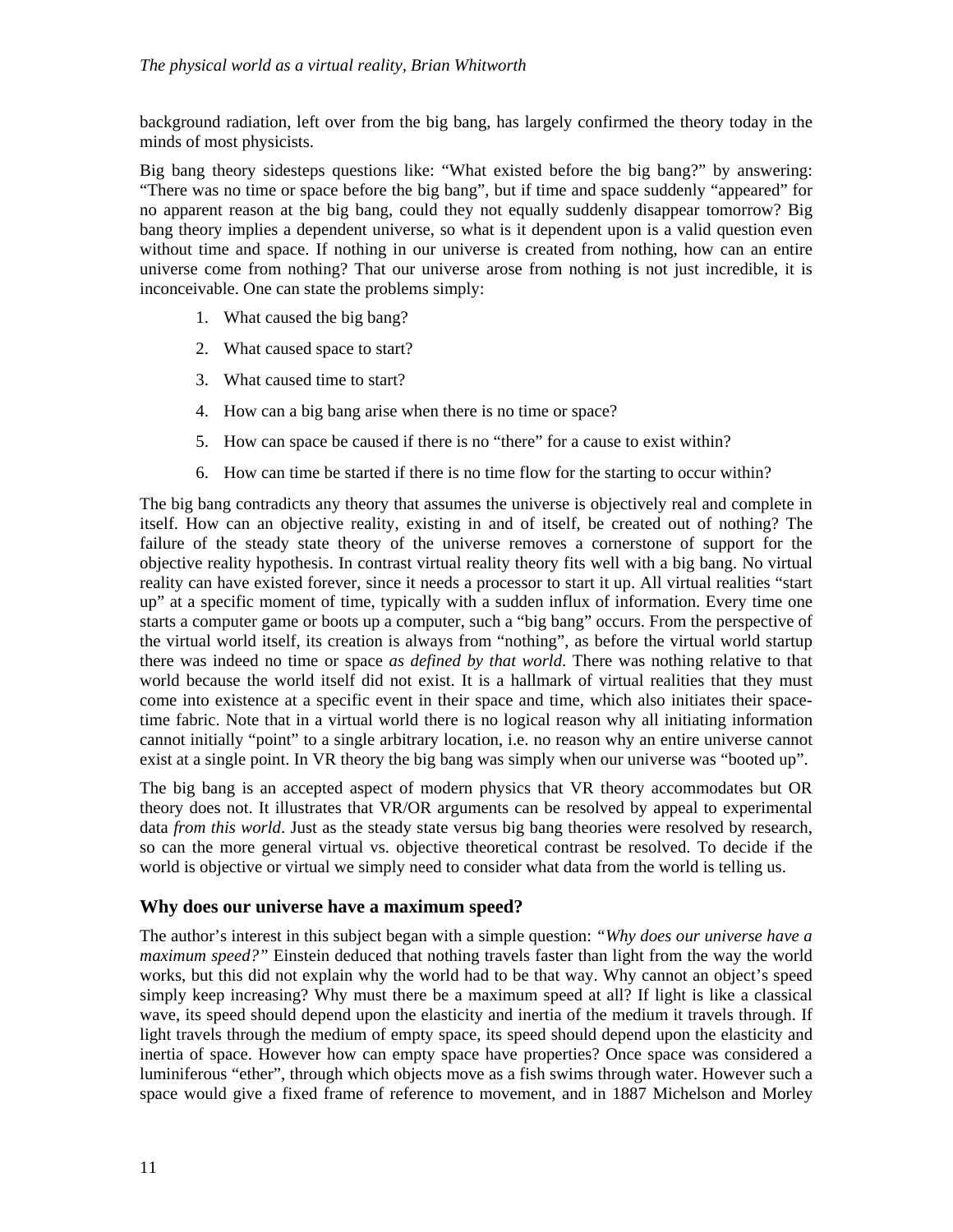showed that space didn't work that way. When Einstein deduced that the speed of light was the real absolute, this discredited the spatial "ether" idea.

However this left a problem, namely that empty space (the medium that transmits light) was "nothing". Mathematical properties of empty space, like length, breadth and depth, give no basis for elasticity or inertia. How can the properties of a "nothing" vacuum imply a maximum speed? To say the speed of light defines the elasticity of space argues backwards, that an outcome determines a cause. The nature of space should define the rate of transmission through it. The speed of light should conclude the argument, not begin it. Yet if "empty space" is devoid of object properties, how can it be a "medium" that not only transmits light but also limits its speed?

This paradox, like many others, arises from assuming that there is an objective reality. If one assumes objects exist in and of themselves one must also assume a context for them to exist within. The ether's proponents assumed space (the context) was an "object" like the objects it contained, as both fish and water are physical objects. Einstein showed that space, which contains objects, cannot also itself be an object, else it would exist in itself, which is impossible. Yet Einstein replaced space and time by an equally absolute space-time concept:

"…*absolute space-time is as absolute for special relativity as absolute space and absolute time were for Newton* …" [7, p51]

Einstein replaced the old object context (space/time) with a new context (space-time), but it was still a context. Like Newton, he believed that *objects exist of themselves,* which is what put him at odds with quantum theory's non-local equations. Any theory that assumes objects exist independently must also *assume* a reality context for them to exist within. Such an assumed context, whether space or space-time, cannot have properties like the objects it contains. Yet the speed of light limit suggests that space as a medium of transmission does have properties. String theory has the same problem, as strings are assumed to exist in a space-time context. In contrast virtual reality theory assumes nothing except that everything is information. While objective reality must assume space, time, or both, virtual reality theory does not.

Information, as a universal constituent, avoids the problem that a substance cannot exist within itself because information processing can "stack", i.e. processing can create processing. That VR objects arise from information processing does not conflict with space itself arising the same way. That a virtual space is empty of "objects" then need not make it empty of structure, just as an idle computer network still has protocols and connections to maintain. Space as a virtual processing network supports the modern view that empty space is not "empty". It also allows a maximum network processing rate property. The Lorentz transformations suggest the maximum rate objects can move through space-time is a trade off between space and time, so for a photon moving at the maximum speed of light the rate of change of time is zero, i.e. time stands still. If both space and time arise from a fixed information processing allocation, that the sum total of space and time processing adds up to the local processing available is reasonable. That our universe has maximum change rates is a fact of physics VR theory explains well but objective reality cannot.

# **Evaluating virtual reality theory**

Possible responses to this prima facie case for the world as a virtual reality include:

- 1. *Spurious*. One can satisfy the requirements of any world by appropriate assumptions, so a VR model can always be found to match our world. This response is less likely if the model's assumptions are few and reasonable.
- 2. *Coincidence*. The matches between VR theory and modern physics are fortunate coincidences. This response is less likely if the matches found are many and detailed.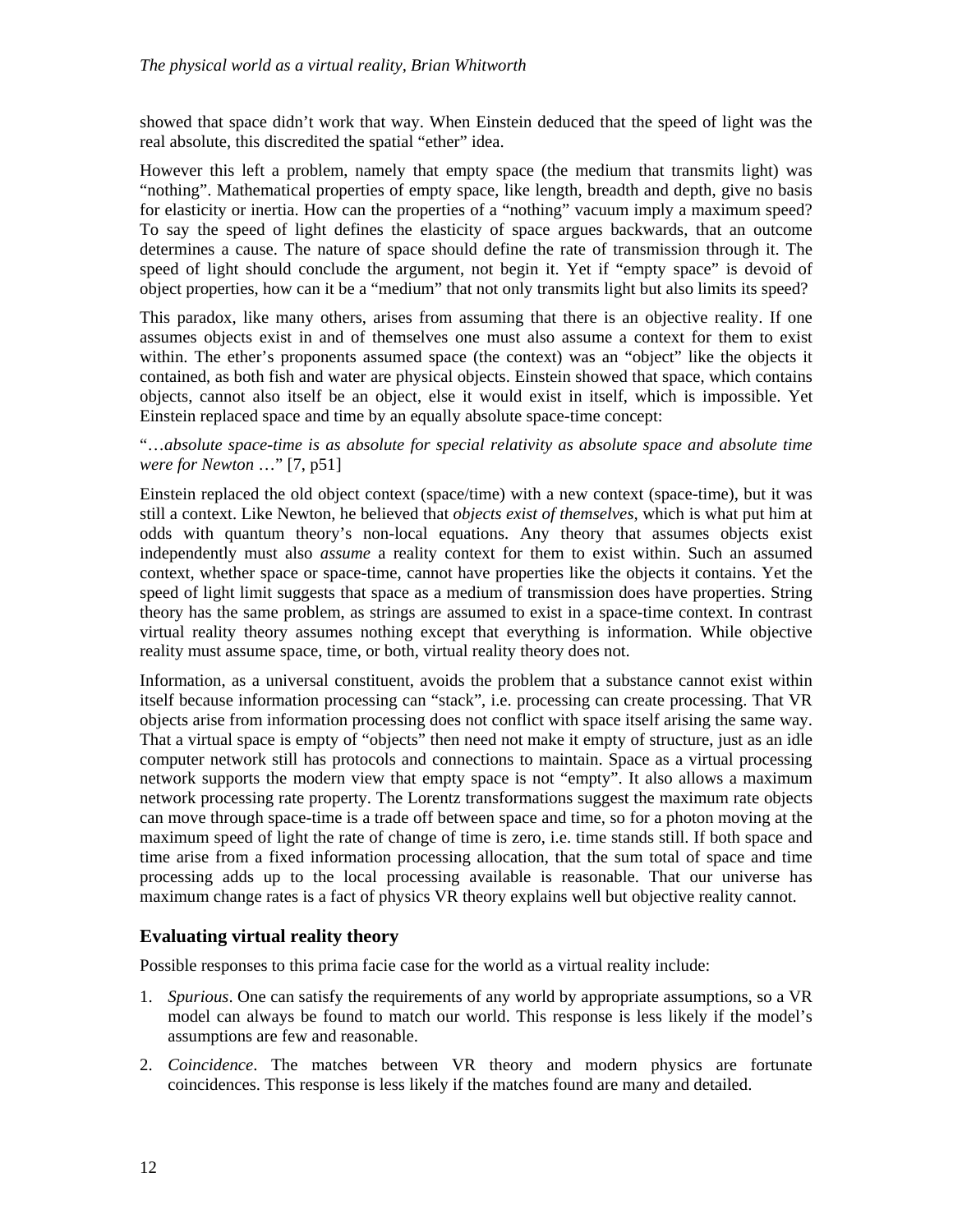- 3. *Useful*. Seeing the world in information processing terms may open up new perspectives in physics. This response is more likely if VR theory explains many things.
- 4. *Veridical*. Our world is in all likelihood a virtual reality. This option is more likely if VR theory explains what other theories cannot.

While it the reader can decide their own response, it is suggested that virtual reality theory is a logical option that deserves consideration alongside physic's other strange theories. That the essence of the universe is information may not be correct, but it is a useful approach to some of the perennial issues of physics. Can science evaluate if a world is a virtual reality from within it? Suppose one day that the computer code that creates "The Sims", a virtual online world, became so complex that some Sims within the simulation began to "think". Could they deduce that their world was a virtual world, or at least that it was likely to be so? If simulated beings in a simulated world acquired thought, like us, would they see their world as we see ours now? A virtual entity could not *perceive* the processing that creates its world, but it could *conceive* it, as we do now. They could compare how a virtual reality would behave with how their world actually behaved. They could not "know", but they could deduce a likelihood, which is all our science does anyway.

Science warns against selecting data to support a theory. It requires unbiased data, not data selected by the researcher (to fit their case). It is not enough to find that *selected* computer programs, like cellular automata, mimic *selected* world properties [13], as the researcher can then choose what is to be explained. There is no need for "a new kind of science" if the old kind still works, i.e. one must not select the parts of reality one's VR theory explains. One way to avoid this trap is to *derive the core of physics from first principles*, i.e. begin with the properties of computing and derive properties like space, time, light, energy, electrons, quarks and movement. This would explain not just selected world events but its operational core. This approach, to assume VR theory is true then "follow the logic" until it fails, has so far been surprisingly successful, as a following paper will show. If the world is not a virtual reality, assuming it is so should soon generate outcomes inconsistent with observations, but if the world is indeed a virtual reality, it should consistently explain facts that objective reality theories cannot. Ultimately, the success or failure of the VR model depends upon how well it explains our world.

# **Discussion**

Almost a century ago Bertrand Russell dismissed the idea that life is a dream using Occam's razor (that a simpler theory is always preferred):

"*There is no logical impossibility in the supposition that the whole of life is a dream, in which we ourselves create all the objects that come before us. But although this is not logically impossible, there is no reason whatever to suppose that it is true; and it is, in fact, a less simple hypothesis, viewed as a means of accounting for the facts of our own life, than the common-sense hypothesis that there really are objects independent of us, whose action on us causes our sensations*." [30]

However in VR theory objects could be independent of us but still not objectively real. It suggests that all physical entities, all events acting upon them, and the context of space-time itself, arise from information processing. That information is the basic underlying "stuff" of the universe is today not so easily dismissed. Given the big bang, what is simpler, that an objective universe was created out of nothing, or that a virtual reality was booted up? Given the speed of light is a universal maximum, what is simpler, that it depends on the properties of featureless space, or that represents a maximum network processing rate? Similar questions can be asked for each of the points summarized in Table 1. Modern physics increasingly suggests that virtual reality is a simpler theory, i.e. that Occam's razor now favors virtual reality over objective reality.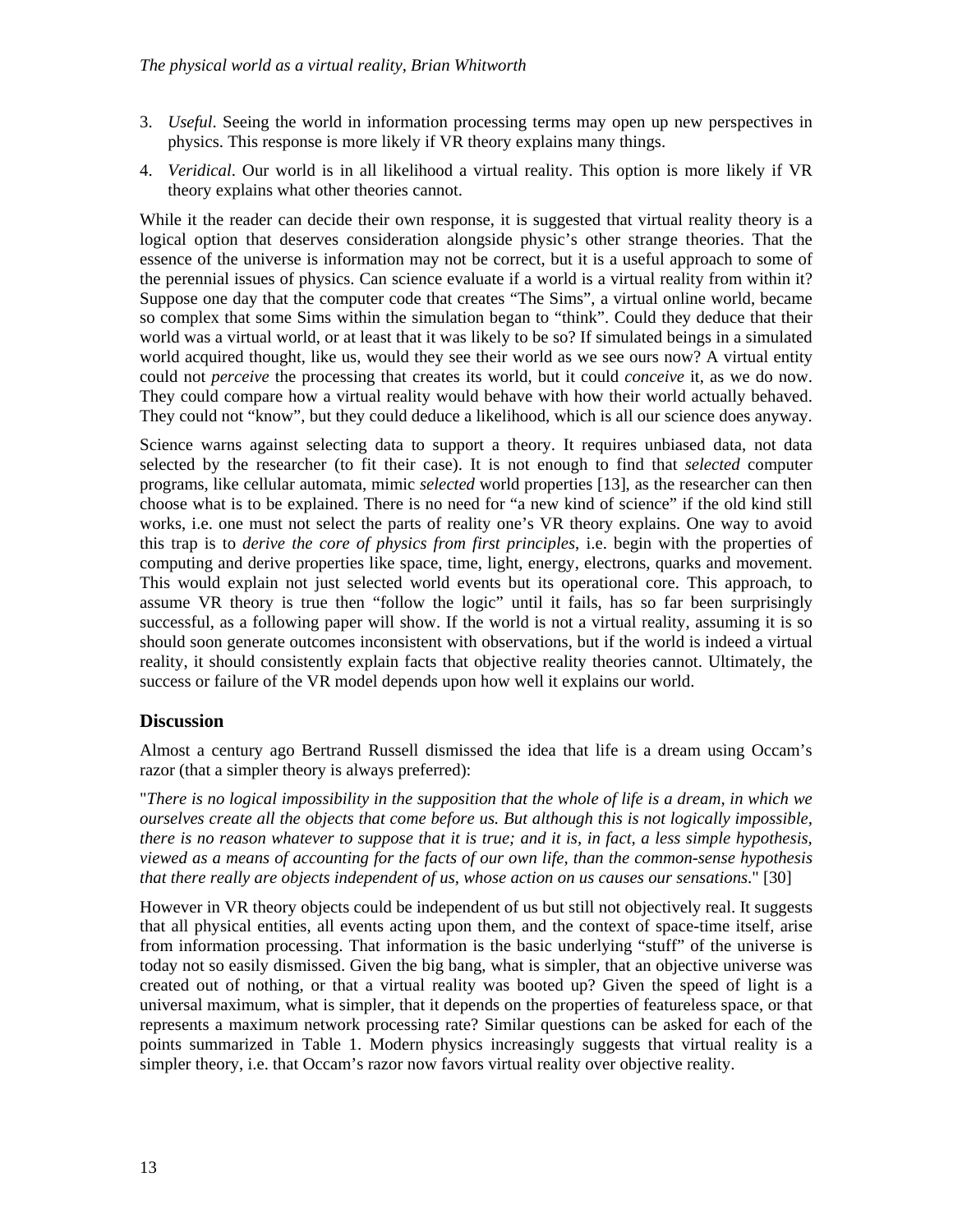VR theory does not change the mathematics of physics, but it drastically changes its meaning, as *if the universe is virtual then so are we.* This reduces us to pixilated avatars in a digital world, which hardly flatters the human ego, but then again, science has done this before:

 "*Since our earliest ancestors admired the stars, our human egos have suffered a series of blows*." [14]

Copernicus first discovered that the Earth is not the center of the universe, and we now know that our tiny planet circles a mediocre star two-thirds of the way out of a million, million star galaxy, itself within a million, million galaxy universe. Darwin discovered that we are not the center of things biologically either, since over 99.9% of every species that ever lived are now extinct. Even the matter we are made of is only about 4% of the universe, with the rest being dark matter (23%) and dark energy (73%) [5, p246]. Freud found that the sub-conscious has more impact than the conscious, and neuroscientists find the brain "split" at the highest (cortical) level [31], suggesting our unitary "self" is also an illusion [32]. Science may be preparing further disillusionments in areas like dreams, genetics and consciousness. The trend is clear: science finds us to actually be less than we imagine, and we imagine ourselves to actually be more than science finds we are. Would one more ego blow, say that our reality didn't exist objectively at all, be a surprise?

For a century physicists have tried unsuccessfully to interpret quantum and relativity theories with traditional objective reality concepts. Quantum experiments on Bell's theorem flatly contradict both the locality and reality assumptions of physical realism [17]. It is time to try something new. Yet even physicists who call for radical new views of reality balk at the idea of virtual reality. Modern physics implies a calculated world, but that such a world is the case seems to offend. Yet that we cannot imagine something is so, or that we would wish it were not so, are not reasons for it to actually be not so. Ultimately, whether our world is virtual or real is not our choice, as we must accept our reality whatever form it takes.

Theoretical physics is currently in a conundrum. On the one hand, mathematical speculations about unknowable dimensions, branes and strings seem increasingly pointless and untestable [33]. On the other hand, objective realism seems to face paradoxes it can never, ever, solve. This paper applies computer knowledge to physics, and proposes virtual reality theory as *a real hypothesis about the knowable world*. This approach could open up new ideas, as virtual objects need no inherent properties or locations beyond those embodied in the calculations that create them. A virtual reality theory could reconcile the contradiction between relativity and quantum theory, as the former could be how information processing creates space-time, and the latter how it creates energy, matter and charge. It could also solve the quantum measurement problem, as if our reality is in effect a processing interface, an observer viewing an object could indeed create it. Similarly in an online virtual world the entire world is not calculated onscreen at once. The computer, for practical reasons, only calculates what the viewer chooses to view after they choose to view it, i.e. screen calculations are as required. If what we call reality is a multi-dimensional space-time interface, it would likewise be expected to be calculated only on demand. The virtual reality viewer would then be no more aware of this than a virtual game player is, as everywhere they looked the world would "exist". Our reality could indeed be only calculated when we "measure" it. However there is a twist, as if our world is a virtual reality, we are viewing it from within not without. In a computer game, the player exists outside the screen interface. However in the case of our world, we are viewing it from within. This makes this world a recursive interface, that both sends to and receives from itself. If so, it is like no other information interface that we know.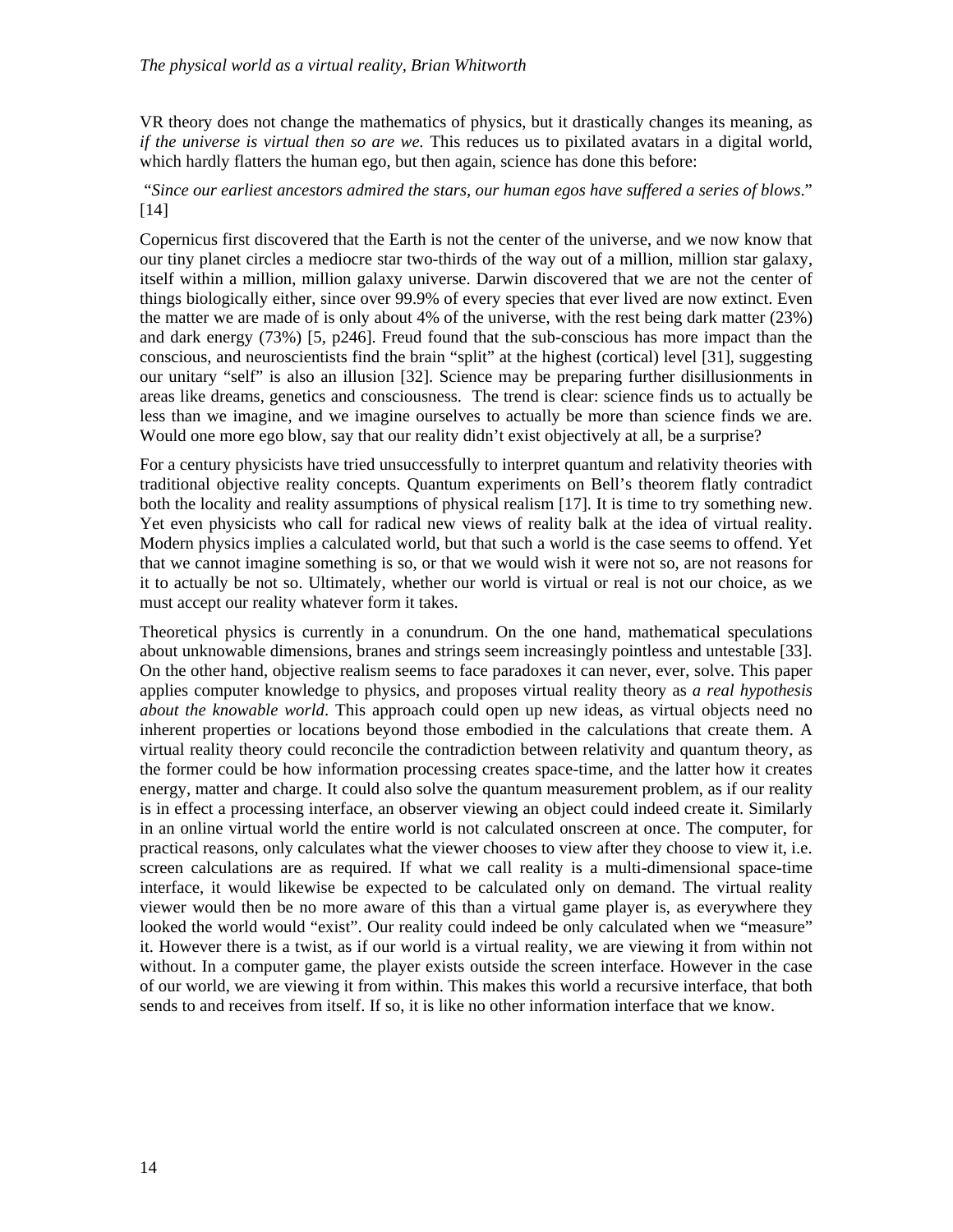# **Table 1. Virtual properties and physical outcomes**

| <b>Virtual Property</b>                                                                                                           | <b>Physical Outcome</b>                                                                                                                                       |
|-----------------------------------------------------------------------------------------------------------------------------------|---------------------------------------------------------------------------------------------------------------------------------------------------------------|
| Virtual reality creation. Virtual worlds must                                                                                     | The big bang. The universe was created out of                                                                                                                 |
| begin with an information influx from                                                                                             | nothing by a "big bang" in a single event that also                                                                                                           |
| "nothing", that also begins VR time/ space.                                                                                       | created time and space.                                                                                                                                       |
| Digital processing. All events/objects that                                                                                       | Quantum minima. Light is quantized as photons.                                                                                                                |
| arise from digital processing must have a                                                                                         | Matter, energy, time, and space may be the same,                                                                                                              |
| minimum quantity or quanta.                                                                                                       | i.e. have a minimum amount.                                                                                                                                   |
| Maximum processing rate. Events in a VR                                                                                           | Light speed. The speed of light is a fixed                                                                                                                    |
| world must have a maximum rate, limited by                                                                                        | maximum for our universe, and nothing in our                                                                                                                  |
| a finite processor.                                                                                                               | space-time can move faster.                                                                                                                                   |
| Non-local effects. A computer processor is                                                                                        | Wave function collapse. The quantum wave                                                                                                                      |
| equidistance to all screen "pixels", so its                                                                                       | function collapse is non-local - entangled photons                                                                                                            |
| effects can be "non-local" with respect to its                                                                                    | on opposite sides of the universe may instantly                                                                                                               |
| screen.                                                                                                                           | conform to its requirements.                                                                                                                                  |
| Processing load effects. If<br>virtual<br>a<br>processing<br>network is overloaded,<br>its<br>processing outputs must be reduced. | Matter and speed effects. Space curves near a<br>massive body and time dilates at high speeds.                                                                |
| Information conservation. If a stable VR is<br>not to gain or lose information it must<br>conserve it.                            | Physical<br>Physical existence<br><i>conservation.</i><br>properties like matter, energy, charge, spin etc are<br>either conserved or equivalently transform. |
| Algorithmic simplicity. Calculations repeated                                                                                     | Physical law simplicity. Core physical processes                                                                                                              |
| at every point of a huge VR universe must be                                                                                      | are describable by relatively simple mathematical                                                                                                             |
| simple and easily calculated.                                                                                                     | formulae, e.g. gravity.                                                                                                                                       |
| <i>Choice creation.</i> A random number function                                                                                  | Quantum randomness. The quantum "dice throw"                                                                                                                  |
| in the VR processor could provide the                                                                                             | is to the best of our knowledge truly random, and                                                                                                             |
| choices needed to create information.                                                                                             | unpredictable by any world event.                                                                                                                             |
| Complementary uncertainty. Calculating one<br>property of a self-registering interface may<br>displace complementary data.        | Heisenberg's uncertainty principle. One cannot<br>know both a quantum object's position and<br>momentum, as knowing either makes the other<br>unknown.        |
| Digital equivalence. Every digital object                                                                                         | Quantum equivalence. All quantum objects, like                                                                                                                |
| created by the same code is identical.                                                                                            | photons or electrons, are identical to each other.                                                                                                            |
| transitions.                                                                                                                      | transitions.                                                                                                                                                  |
| Digital                                                                                                                           | Quantum                                                                                                                                                       |
| Digital                                                                                                                           | Quantum                                                                                                                                                       |
| processes                                                                                                                         | mechanics                                                                                                                                                     |
| simulate event continuity as a series of state                                                                                    | suggests that reality is a series of state transitions                                                                                                        |
| transitions, like the frames of a film.                                                                                           | at the quantum level.                                                                                                                                         |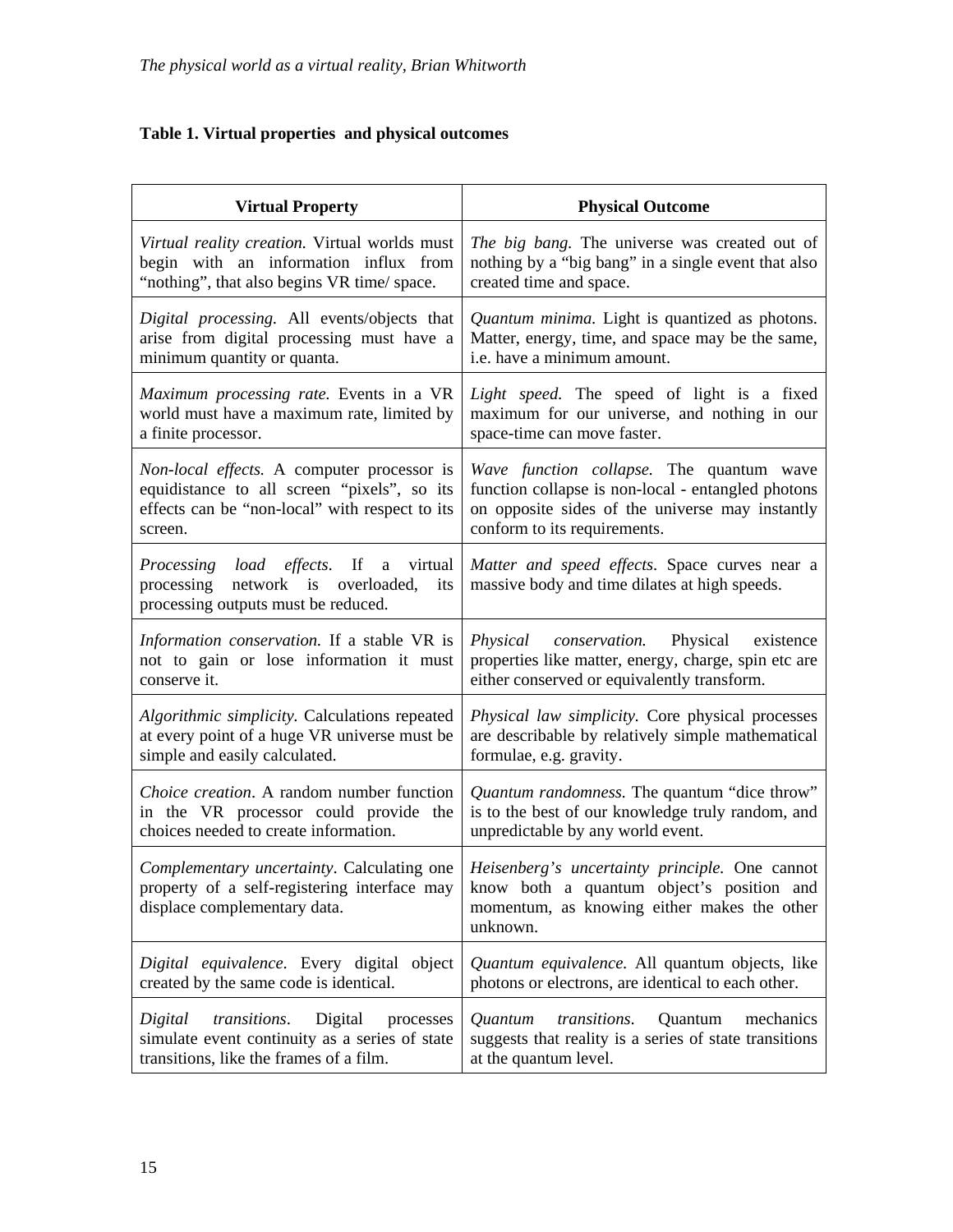#### **Acknowledgements**

Thanks to Professor Onofrio L. Russo, NJIT, for first arousing my interest in this subject, and to Professor Ken Hawick, Massey University, for listening to my ramblings.

#### **References**

- [1] H. Everett, "'Relative state' formulation of quantum mechanics," *Rev. of Mod. Phys.,* vol. 29, pp. 454-462, 1957.
- [2] A. Guth, *The Inflationary Universe: The Quest for a New Theory of Cosmic Origins Perseus* Books, 1998.
- [3] J. Gribbin, *The Search for Superstrings, Symmetry, and the Theory of Everything*: Little, Brown & Company, 2000.
- [4] B. A. O. J. Khoury, P.J. Steinhardt and N. Turok, "Ekpyrotic universe: Colliding branes and the origin of the hot big bang," *Phys. Rev. D64,* 2001.
- [5] K. W. Ford, *The Quantum World: Quantum Physics for Everyone*. Cambridge, Ma.: Harvard University Press, 2004.
- [6] J. Vacca, *The World's 20 Greatest Unsolved Problems*. Upper Saddle River, NJ: Prentice-Hall, 2005.
- [7] B. Greene, *The Fabric of the Cosmos*. New York: Vintage Books, 2004.
- [8] J. Audretsch, "Entangled World: The fascination of quantum information and computation," Verlag: Wiley, 2004, p. 347.
- [9] K. Zuse, *Calculating Space*. Cambridge Mass.: MIT, 1969.
- [10] E. Fredkin, "Digital Mechanics," *Physica D,* pp. 254-270, 1990.
- [11] J. Schmidhuber, "A Computer Scientist's View of Life, the Universe and Everything," in *Foundations of Computer Science: Potential-Theory-Cognition Lecture Notes in Computer Science*, C. Freksa, Ed.: Springer, 1997, pp. 201-208.
- [12] R. Rhodes, "A Cybernetic Interpretation of Quantum Mechanics," in *http://www.bottomlayer.com/bottom/Argument4.PDF*. vol. Ver. 2.0 July 11, 2001, 2001.
- [13] S. Wolfram, *A New Kind of Science*: Wolfram Media 2002.
- [14] M. Tegmark, "The Mathematical Universe," in *Visions of Discovery: Shedding New Light on Physics and Cosmology*, R. Chiao, Ed. Cambridge: Cambridge Univ. Press, 2007.
- [15] K. Svozil, "Computational Universes," *Chaos, Solitons & Fractals,* vol. 25, pp. 845-859, 2005.
- [16] S. Lloyd, *Programming the Universe. A Quantum Computer Scientist Takes On the Cosmos* Alfred A. Knopf., 2006.
- [17] S. Groblacher, T. Paterek, R. Kaltenbaek, C. Brukner, M. Zukowski, M. Aspelmeyer, and A. Zeilinger, "An experimental test of non-local realism," in *arXiv:0704.2529v2 [quant-ph] 6 Aug 2007*, 2007.
- [18] L. Smolin, *Three Roads to Quantum Gravity*. New York: Basic Books, 2001.
- [19] B. Whitworth, "A Research Publishing Checklist For New Authors," in *18th Australasian Conference on Information Systems (ACIS)* Toowoomba: USQ, 2007.
- [20] M. Esfeld, "Quantum Theory: A Challenge for Philosophy!," in *Entangled World*, J. Audretsch, Ed. Weinheim: Wiley-VCH, 2004, pp. 271-296.
- [21] G. Piccinini, "Computational modelling vs computational explanation: Is everything a Turing machine and does it matter to a philosophy of mind?," *The Australasian Journal of Philosophy,* vol. 85, pp. 93 - 115, 2007.